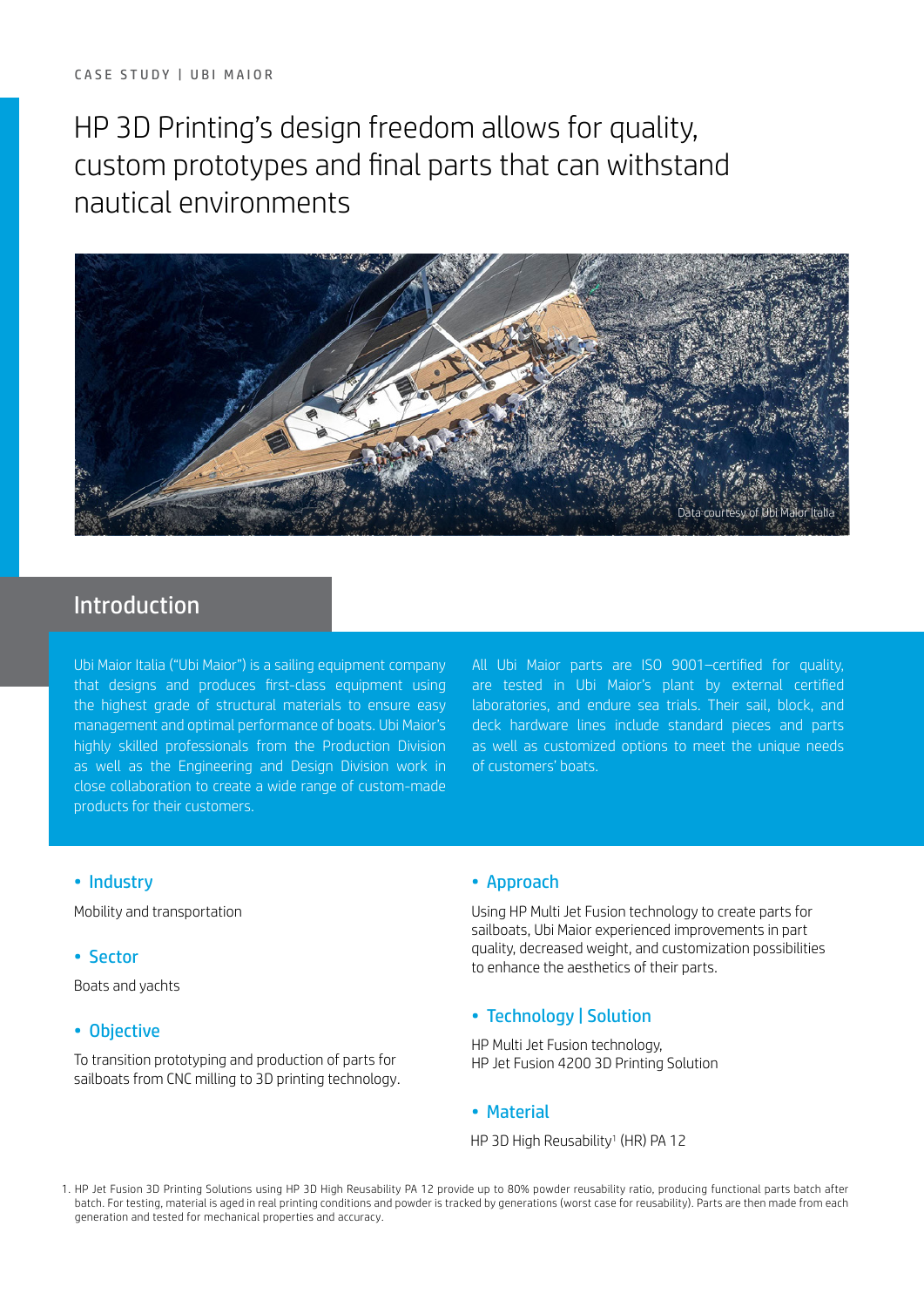## K mmk Ub<sub>I</sub>Y

Elementy żaglówek wyścigowych muszą być lekkiei bardzo wytrzymałe, aby sprostać nieprzyjaznym warunkom środowiska, w których pływają łodzie. Bloki łożysk wałeczkowych – część linii "Regatta (RT)" Ubi Maior, przenoszą duże obciążenia i służą do trymowania żagli i naprężania lin wspierających maszt. Bloki te, zazwyczaj wykonane z tytanu lub stali, muszą wytrzymać obciążenie do 13 ton poprzez pochłanianie sił bezpośrednich i bocznych, w celu minimalizacji tarcia obrotowego.

Żagle łodzi wyścigowych muszą zapewniać możliwość szybkiego dostosowania do warunków pogodowych i żeglarskich. Do sterowania żaglem żeglarze stosują rolery zamocowane do dzioba łodzi, składające się z bębna i krętlika obracającego prętem, co umożliwia załodze zwinięcie żagla w razie potrzeby.

Do wytwarzania elementów tych urządzeń firma Ubi Maior stosowała do tej pory frezowanie CNC, z wykorzystaniem pełnej przepustowości używanych urządzeń.

Niektórych elementów i kształtów nowszych części nie dało się wytworzyć techniką CNC z uwagi na ograniczone możliwości frezarek w zakresie tworzenia złożonych geometrii i otworów. Dlatego firma szukała innych sposobów wytwarzania tych komponentów, przeprojektowanych przez projektanta jachtów, Vieri Abolaffio.

.K fc i &\$% nXYVMoXck U] a mg] bUk m cfmod UbJY HYWbc`c[]]Xfi i '8XcfcngnYfnYb]UbUgnY^dfcXi Wi cfUncdma U]nUW]\_cgntek ZfYnck Ub]U 7B7" – powiedział Raffaele Di Russo, kierownik Marki Korporacyjnej w Ubi Maior. VDcXVMUgVUXUbJUfè bnW cVYVMMW bUfnb\_i HYWbc`c[]]nXU] a mgcVJY gdfUk ž YcXdck JYXbJúXU  $bUqVmU < DA$ i `h| >Yh: i q|cb f $A \geq C$ 

## Solution

Firma Ubi Maior zaczęła wykorzystywać technologię HP MJF z udziałem dostawców zewnętrznych, wykorzystując ją do tworzenia prototypów części wytwarzanych wcześniej poprzez frezowanie CNC. Ponieważ części były przeznaczone do żaglówek, musiały być odporne na działanie wody, promieniowania UV oraz ciepła.

Pierwszym urządzeniem wydrukowanym za pomocą HP Multi Jet Fusion była stożkowa klatka walcowa utrzymująca na miejscu tytanowe walce, stanowiące część większego zespołu wózka. Zespół wózka to element rolerów strukturalnych, zapewniający naprężenie frontowej części przedniego żagla.

Elementy tego zespołu krążków o wysokiej wytrzymałości można wykonać z aluminium, tytanu lub stali, ale też z HP 3D HR PA 12. Tytanowe wałki pochłaniają główną część obciążenia, ale przytrzymująca je klatka składa się z zespołu dwóch części wykonanych z HP 3D HR PA 12.

Po trójwymiarowym wytworzeniu tych klatek z HP 3D HR PA 12, firma Ubi Maior stwierdziła, iż zespół wykazywał niskie tarcie obrotowe i mógł wytrzymać wysokie obciążenia wytwarzane przez naprężenie masztu i żagli łodzi.